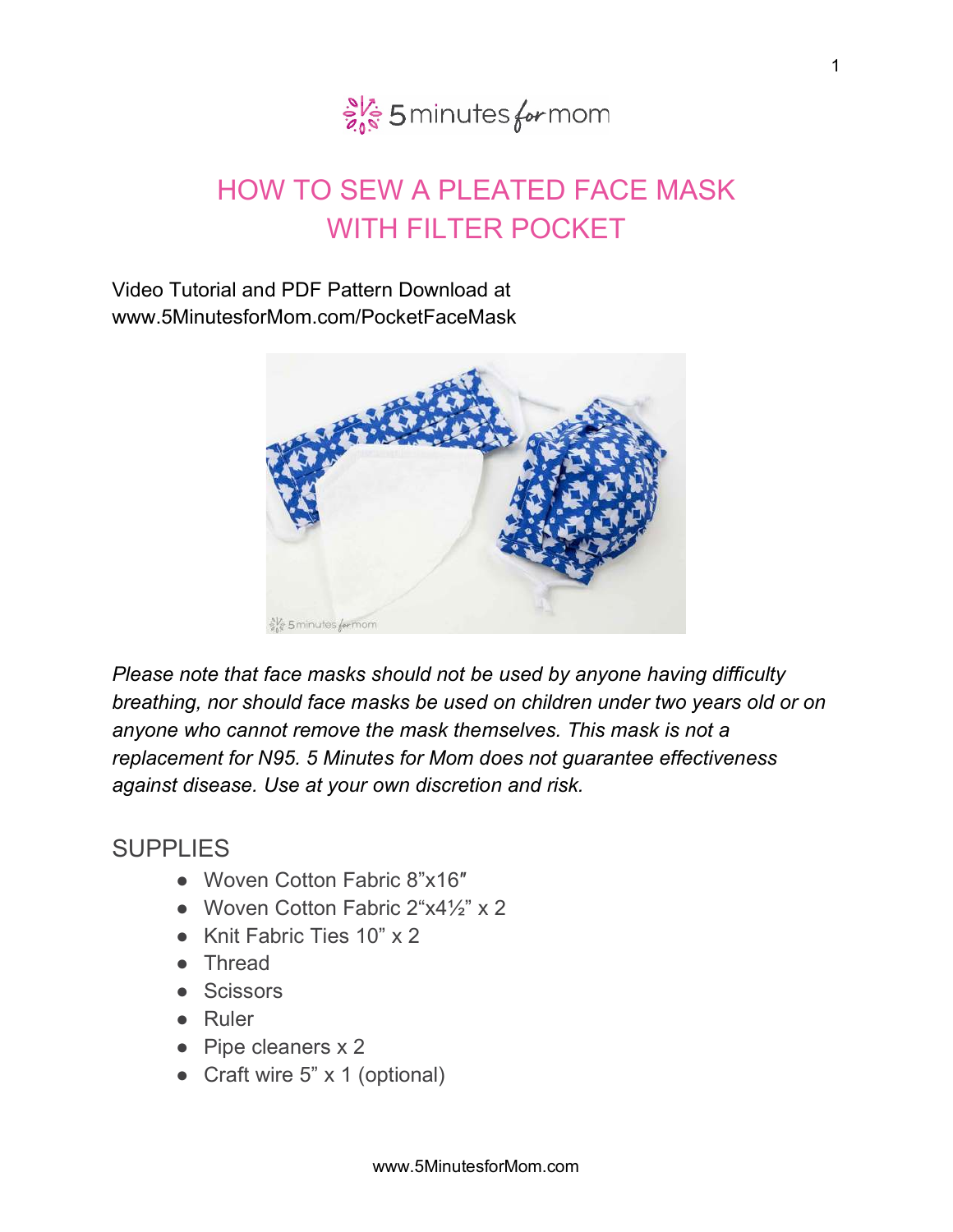## **INSTRUCTIONS**

Fold 8"x 16" fabric in half, with right sides together, to form an 8"x 8" square with the folded edge at the bottom and raw edges flush together at the top.



To make the pocket, you will sew in 2" from sides, leaving a 4" opening in the middle of the seam. You may wish to place pins at the 2" mark to remind you to stop sewing for the 4" opening.

Sew with 1/2" seam allowance to the 2" mark. Remember to backstitch at the 4" opening.



After sewing, turn square right side out and slide the stitch line and pocket opening down 1/2" from the top fold.

Do not press open the seam allowance. Leave it facing down and press.

Topstitch 1/4" below seam to 2" mark to secure seam allowance. Do not sew over the opening.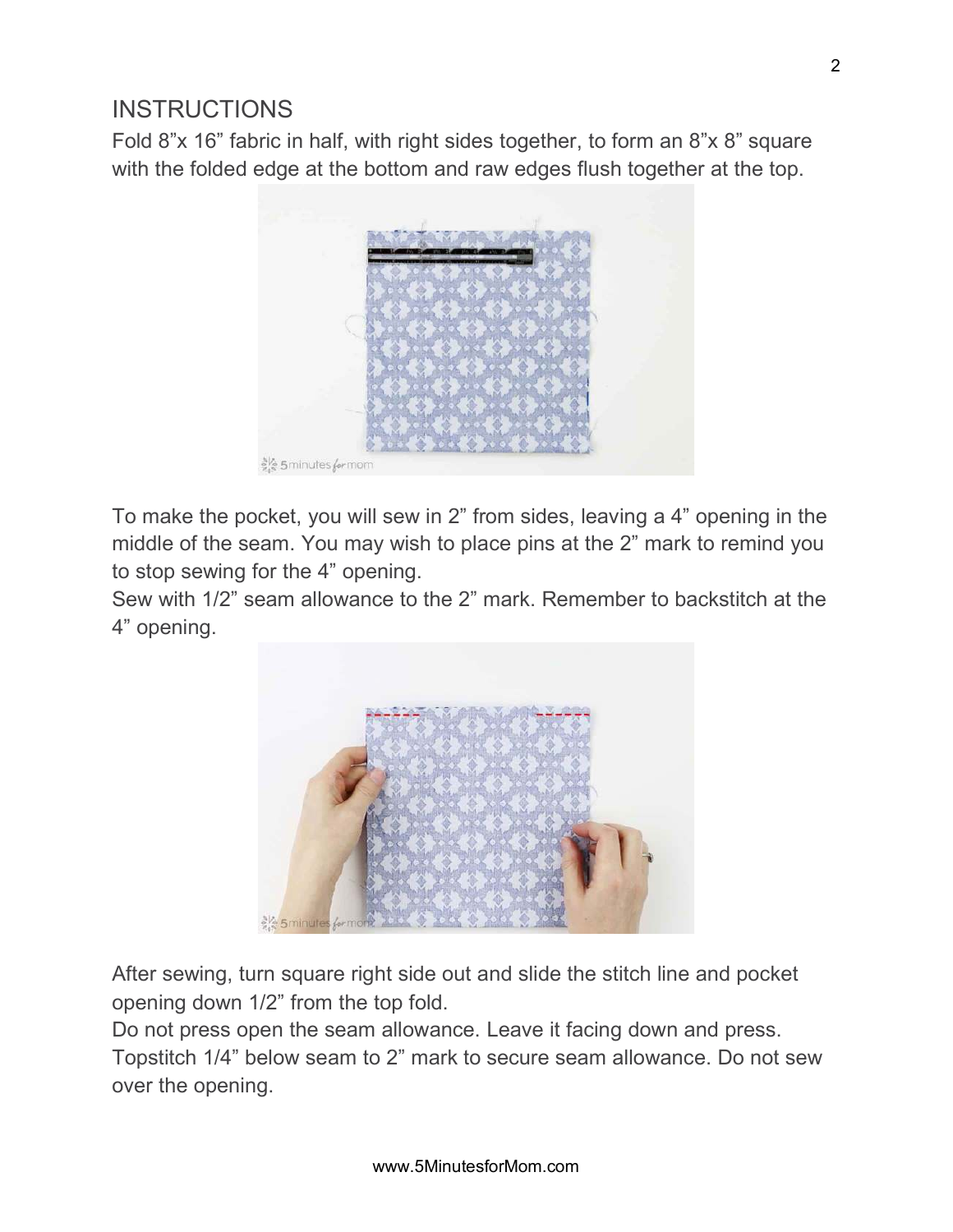

You may wish to place pins to mark 4" opening.

Only topstitch below the seam. Do not topstitch above seamline.

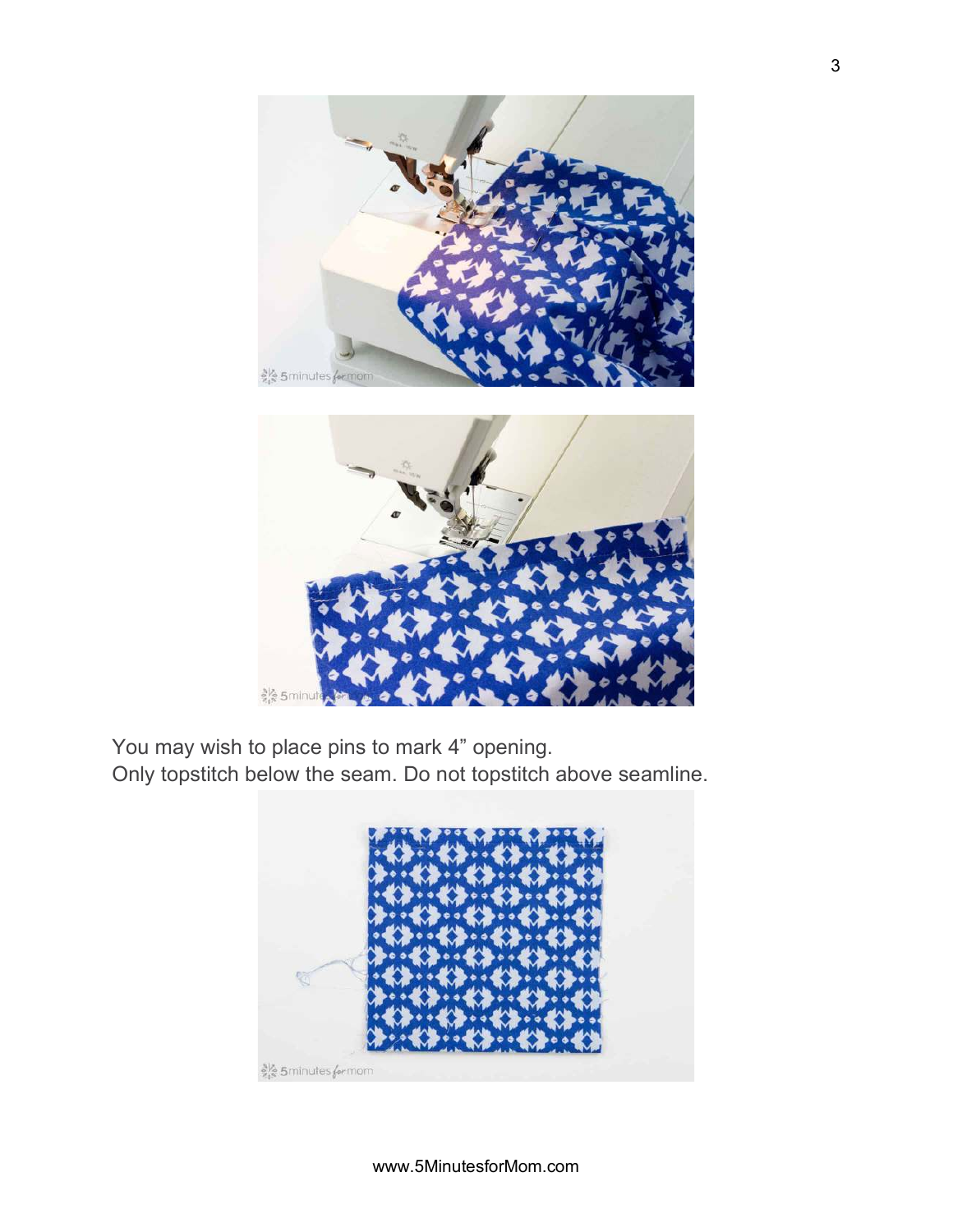The next step is to add pipe cleaners to the bottom and top of the mask to create a snug fit.

To reinforce the pipe cleaner over the bridge of the nose, you can wrap 5" of craft wire around pipe cleaner.

You can position the pocket opening near the bottom or the top of your mask. I prefer to have the pocket opening at the bottom of my mask, but either way will work fine.

Place the reinforced pipe cleaner inside the square along the top seam and the other pipe cleaner inside the square along the bottom seam and clip in place.



Stitch pipe cleaners in place, sewing 3/8" from the edge, on top and bottom seams.

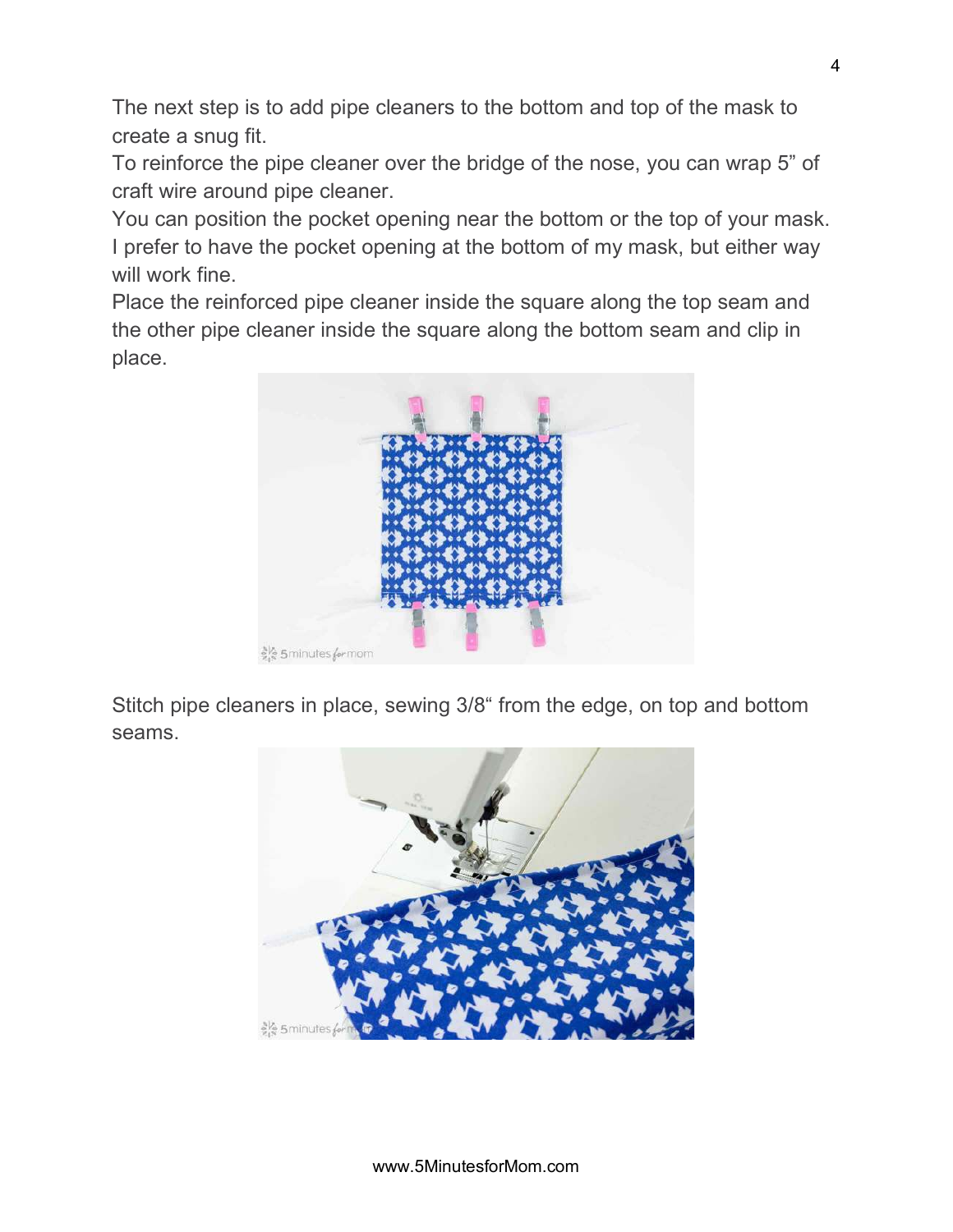

Now you have sewn your pipe cleaners in place and you have the pocket opening for your removable filter.



Turn over the mask, so that the front of the mask is facing up. The pocket opening, which will end up on the inside bottom of finished mask, is facing the table.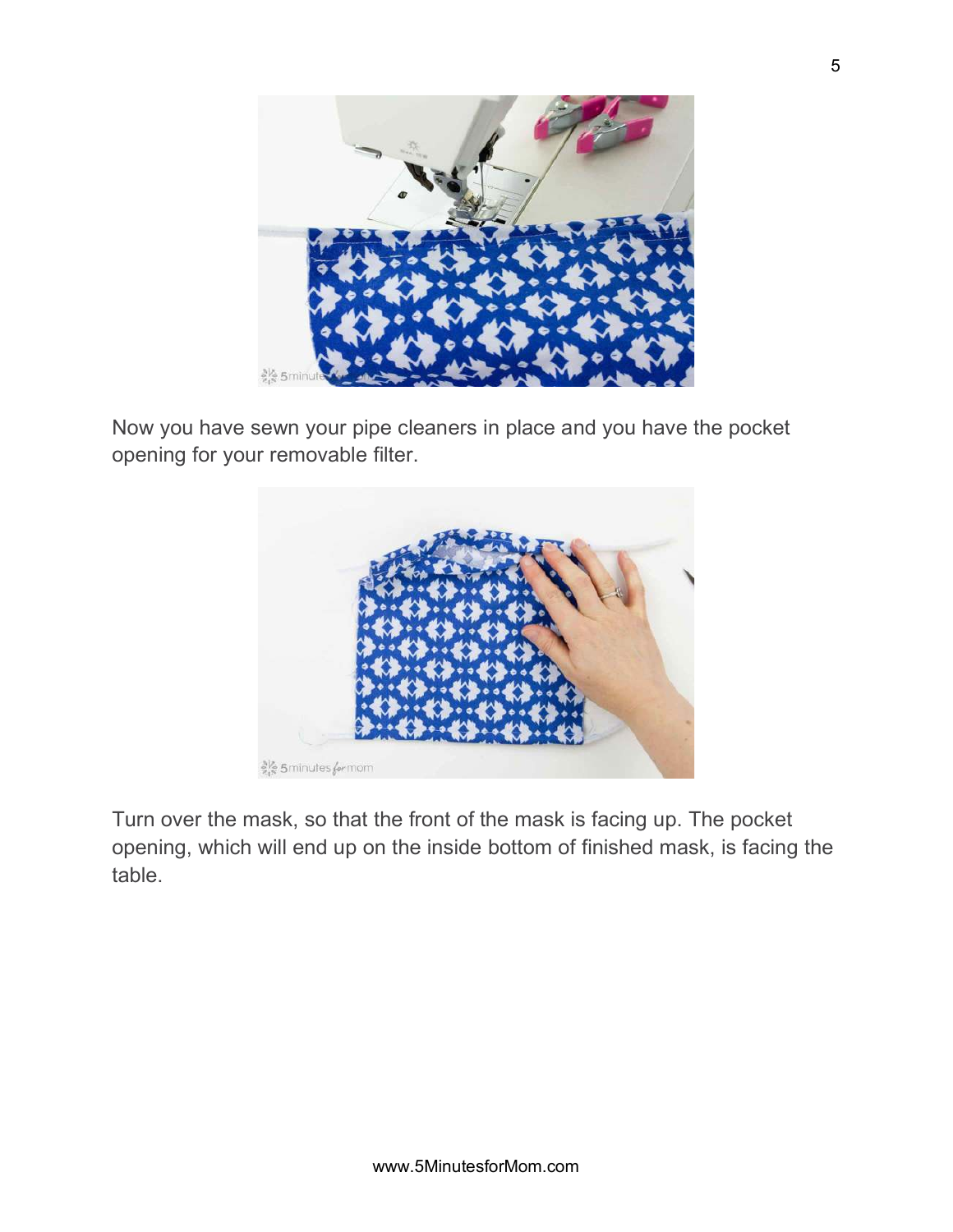

Now, starting at the end with your reinforced pipe cleaner, which will cover the nose bridge of finished mask, begin to fold the three pleats.

Fold pleats about 3/4" and nest each next to one another. Don't worry, the pleats do not need to be perfect.



If you prefer to mark pleats before folding, download our free pattern for pleat markings.

Fasten with clips and press.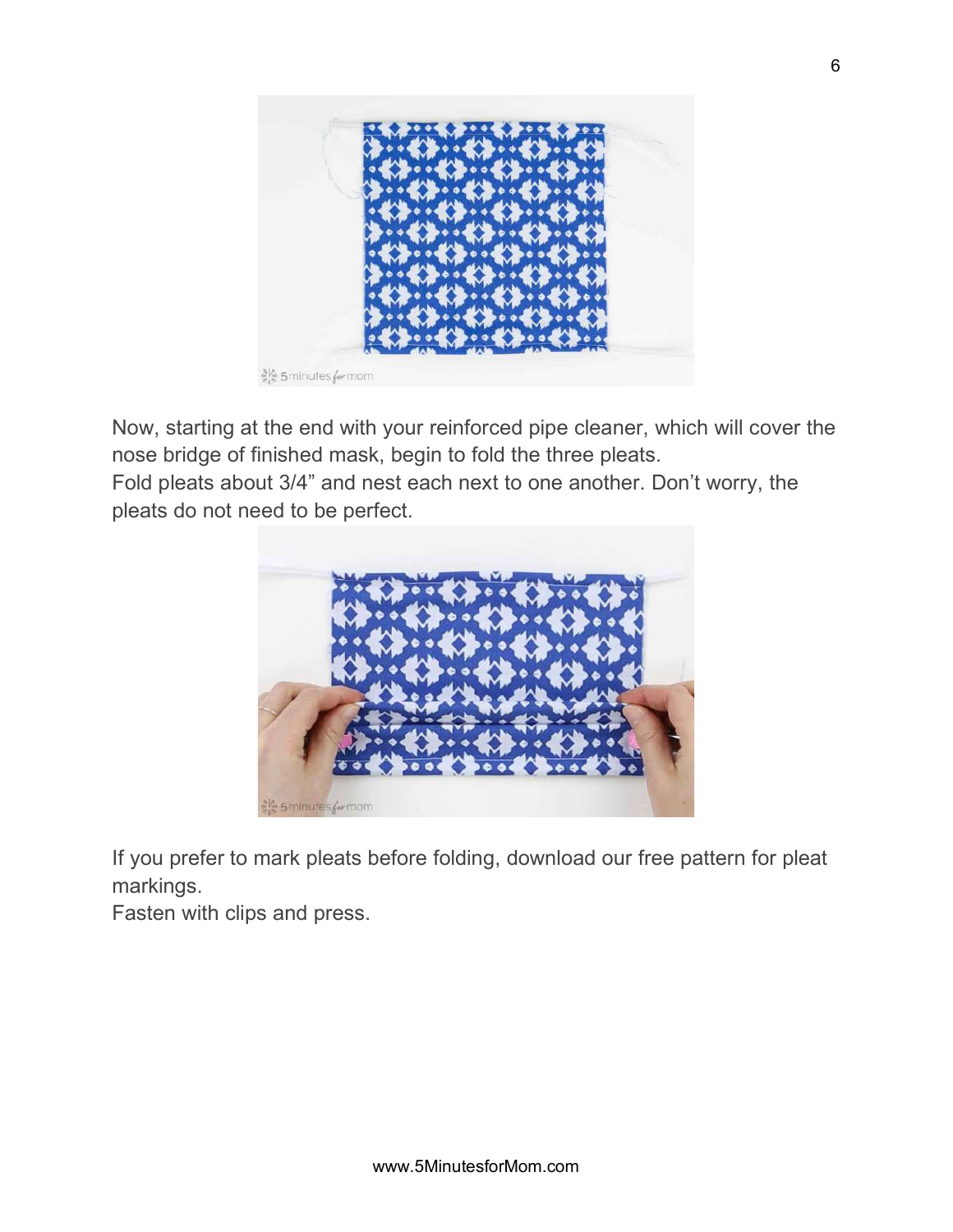

Stitch sides at 1/4" seam allowance to hold pleats in place.



Place mask front/right side up.

Place trim/binding fabric right side down, raw edges together.

www.5MinutesforMom.com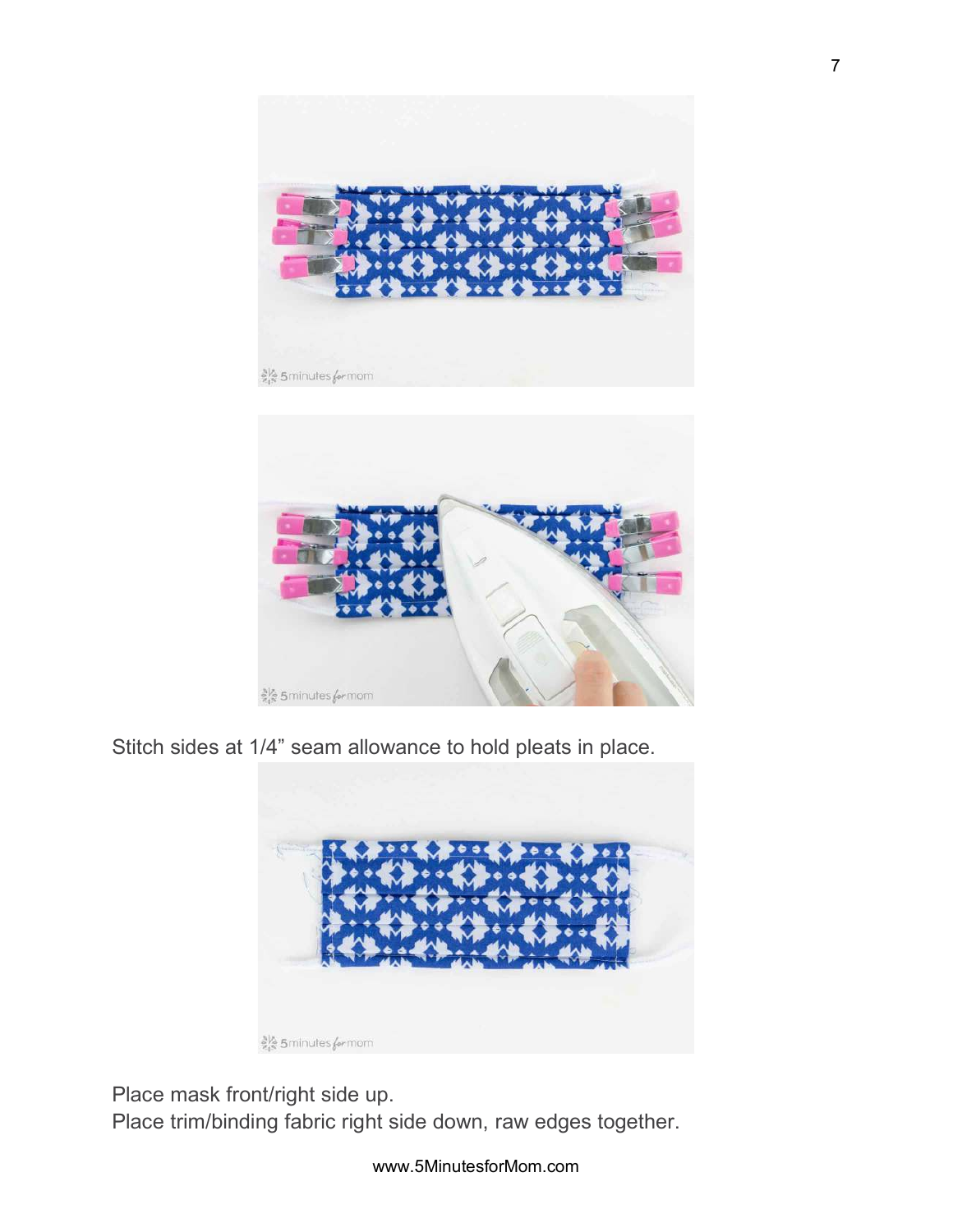

Stitch 1/2" from raw edge on the sides of the mask.





Trim pipe cleaners and fold in sharp ends.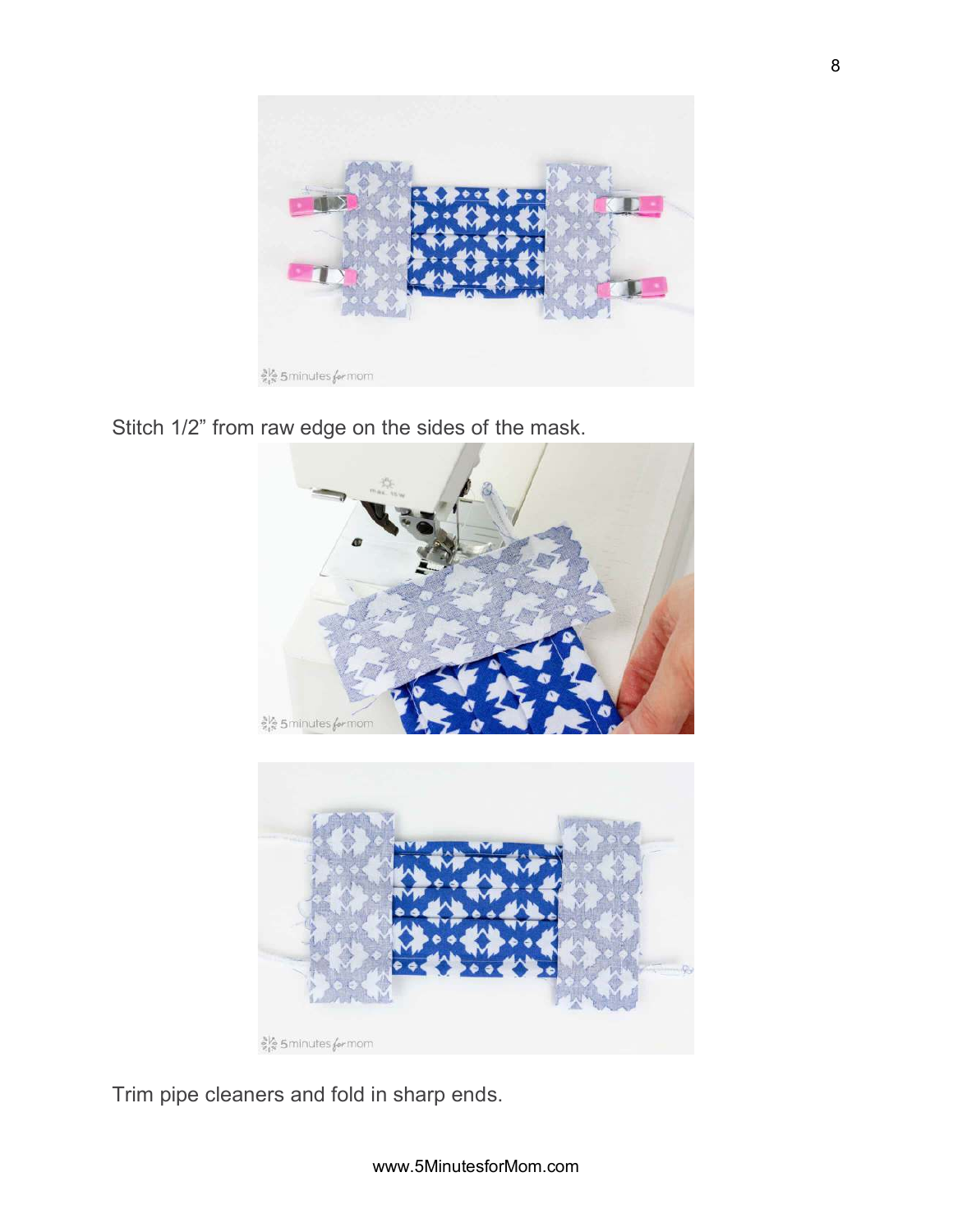

Fold back binding pieces at seams and press.

Turn over to the back of the mask and fold in raw edges of trim/binding pieces and press.



Repeat on the other side.

Topstitch the side binding 1/8" catching folded edge of binding fabric in back.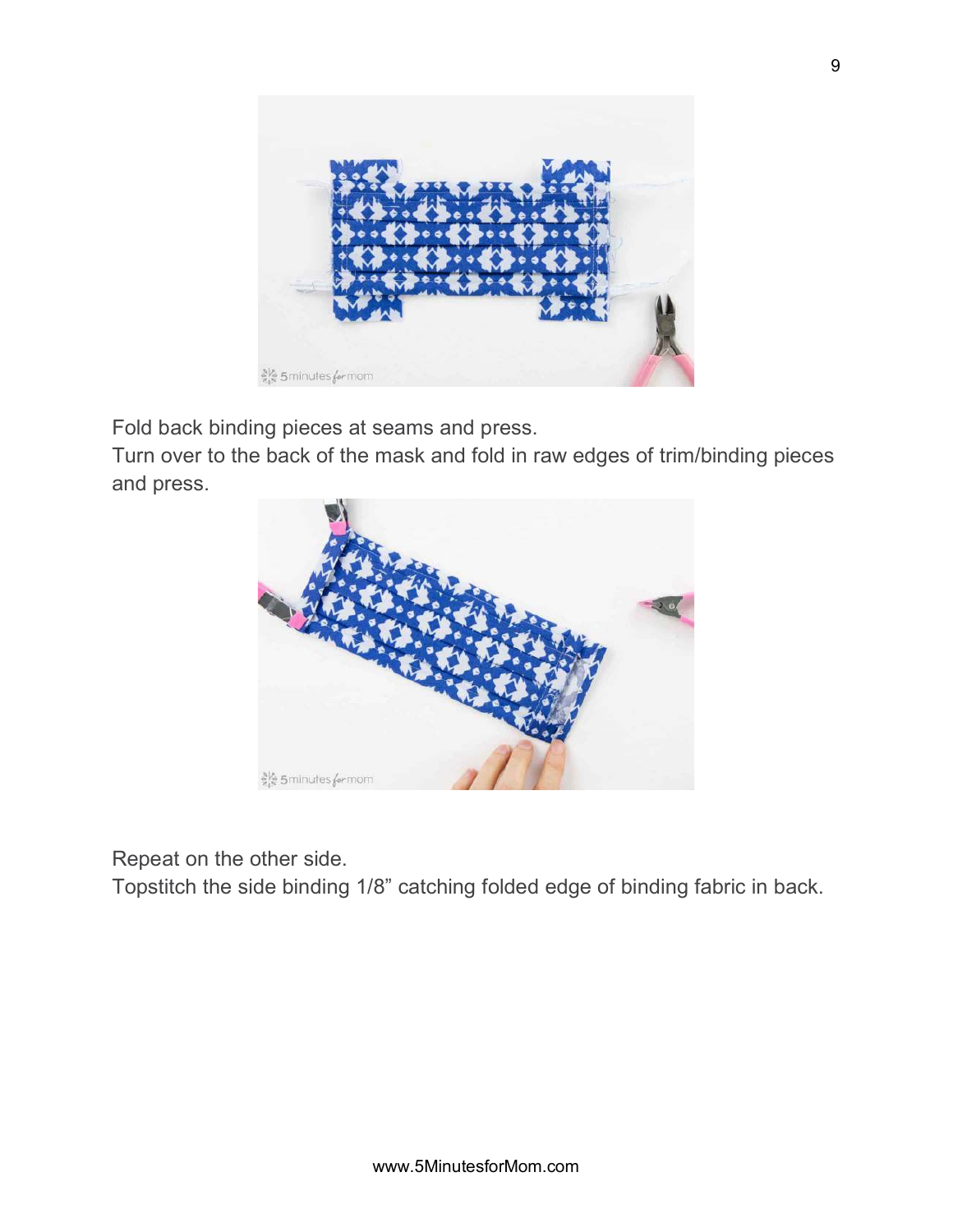

Using a bodkin, bobby pin, or safety pin, thread knit ties or elastic through binding on sides.



Watch our video tutorial at 5 Minutes for Mom to learn how to make stretchy knit fabric ties.

Knot 7"-10" ties or elastic to fit snugly around ears or use one 25" tie or elastic to go around head.

The pocket for an optional, removable filter, for additional filtration, is at the bottom inside of the mask.